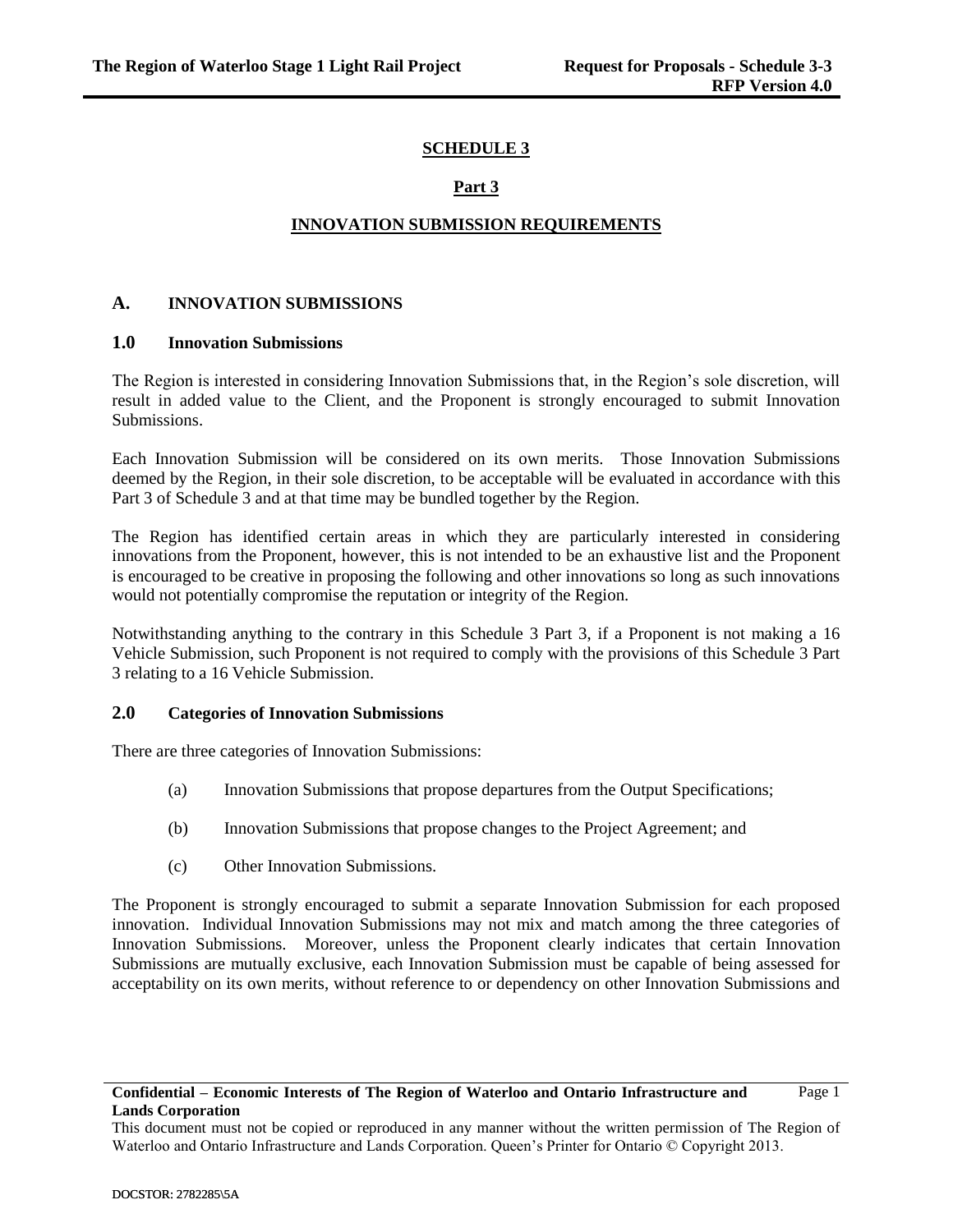the Region will be entitled, in their sole discretion, to bundle all accepted Innovation Submissions for evaluation and scoring purposes.

#### <span id="page-1-0"></span>**3.0 Parameters for Innovation Submissions**

Each Innovation Submission must fall within the parameters described below:

- (a) the Innovation Submission must guarantee some form of demonstrable added value or material benefit to the Region (for example, cost savings and/or maintenance/rehabilitation enhancements);
- (b) the Innovation Submission must not impact the Project's operations as described in the Output Specifications;
- (c) the Innovation Submission must not materially postpone the Scheduled Substantial Completion Date as set out in the Proposal; and
- (d) the Innovation Submission must take the Environmental Project Report and any other required approvals into account.

As set out in Part B of this Part 3 of Schedule 3 of the RFP, the Innovation Submission (Technical) and the Innovation Submission (Financial) must be submitted in separate packages such that the technical component of the Innovation Submission may be evaluated independently from the financial component of the Innovation Submission.

Of the Innovation Submissions that fall within the parameters described in this Part A Section 3.0, the Region will determine, in their sole discretion, which are acceptable and will be evaluated in accordance with this Part 3 of Schedule 3. The Region will not have any obligation or liability whatsoever in relation to the consideration or rejection of any Innovation Submission.

The Proponent will be responsible for securing any approvals related to the Environmental Project Report and any other required approvals arising out of any Innovation Submissions it puts forward.

## **4.0 Innovation Submission Meetings**

At the Region's sole discretion, the Region will hold one or more Commercially Confidential Meetings to discuss Innovation Submissions under consideration by the Proponent (each an "**Innovation Submission Meeting**").

An Innovation Submission Meeting will be an opportunity for the Proponent to present potential Innovation Submissions and to discuss with the Region whether the potential Innovation Submissions are of interest to the Region and the extent to which the potential Innovation Submissions may be acceptable to the Region.

#### **Confidential – Economic Interests of The Region of Waterloo and Ontario Infrastructure and Lands Corporation**

This document must not be copied or reproduced in any manner without the written permission of The Region of Waterloo and Ontario Infrastructure and Lands Corporation. Queen's Printer for Ontario © Copyright 2013.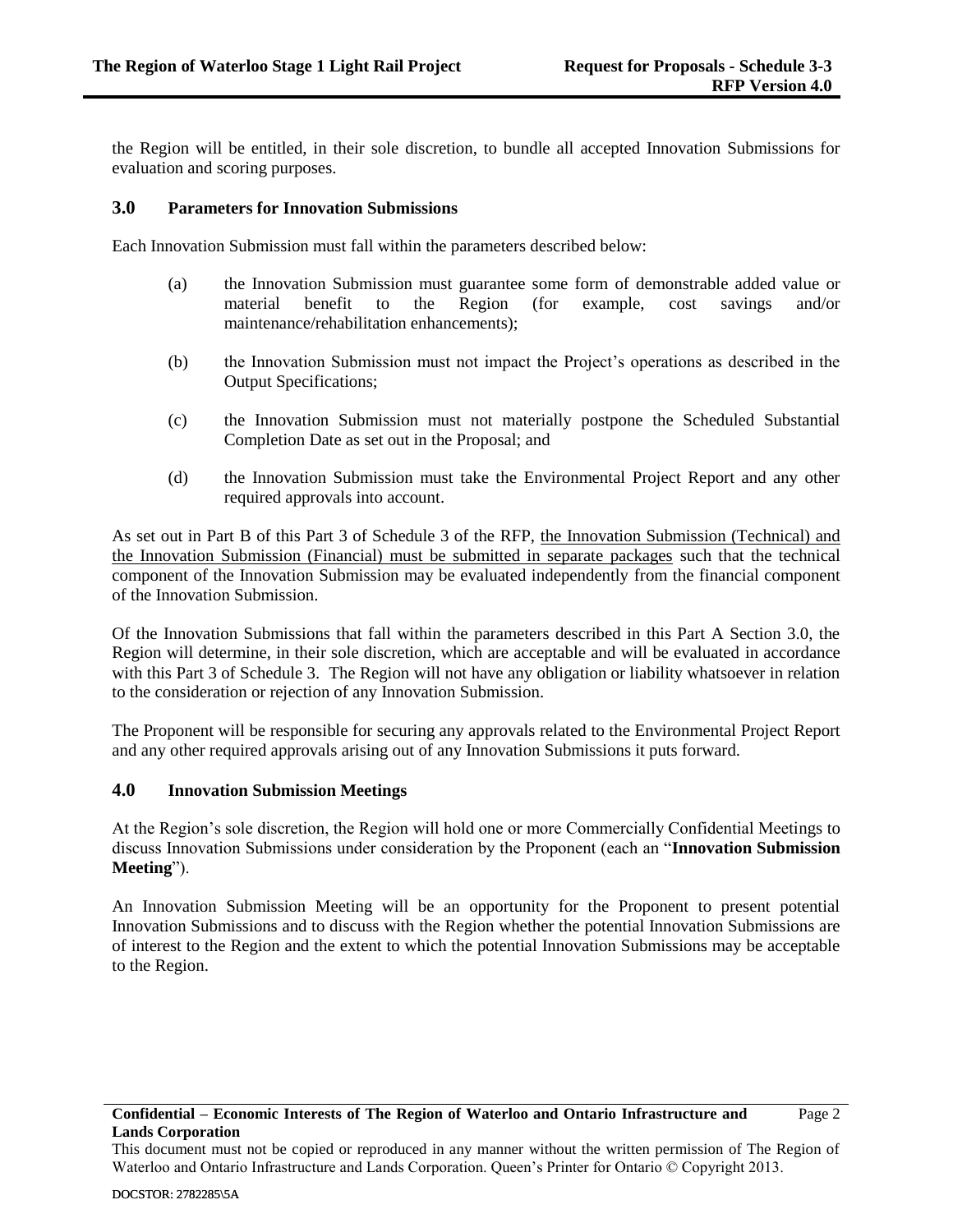No later than nine (9) Business Days prior to an Innovation Submission Meeting, the Proponent must provide the information requested in Attachment 1 to this Part 3 of Schedule 3. The Region will not provide any written commentary with respect to the potential Innovation Submissions either prior to or during the Innovation Submission Meeting.

Attendance at an Innovation Submission Meeting is not mandatory and it is up to the Proponent to determine whether or not to take part in such meeting. The Proponent is strongly encouraged to attend, if the Proponent is intending to include an Innovation Submission as part of its proposal. In the event that the Proponent chooses not to take part in such meeting, written notice must be provided at least nine (9) Business Days prior to the scheduled date for the meeting.

The intent of the Innovation Submission Meetings is to facilitate an open dialogue on potential Innovation Submissions and to allow the Region to review potential Innovation Submissions, if any, presented by the Proponent and provide guidance to the Proponent regarding potential Innovation Submissions. The Innovation Submission Meetings are subject to the provisions of RFP Section 3.4.2.

## **5.0 Innovation Submission RFI Protocol**

To ensure a fair, transparent and open process while protecting the commercial interests of the Proponent, any RFIs related to potential Innovation Submissions are subject to the provisions of RFP Section 3.2.2.

## **6.0 Pre-Submission Review of Innovation Submissions**

Prior to including an Innovation Submission in its Proposal, the Proponent is strongly encouraged to request a written indication from the Region as to whether the potential Innovation Submission is of interest to the Region and the extent to which the potential Innovation Submission may be acceptable to the Region. In making such a request, which shall be in the form of a Commercially Confidential RFI, the Proponent must provide sufficient detail, which must include all of the information requested in Attachment 1 to this Part 3 of Schedule 3, to allow the Region to provide an informed response.

Failure to seek pre-submission review of an Innovation Submission prior to the Submission Deadline may result in rejection of that Innovation Submission by the Region during the evaluation process.

As set out in RFP Section 6.4.3, the Innovation Submissions will be conclusively reviewed for acceptability by the Region as Step 3 of the evaluation process. Any Innovation Submission may be accepted or rejected in the Region's sole discretion.

## **7.0 Innovation Submission Scoring**

The Proposal and the bundle of accepted Innovation Submissions will be evaluated out of the maximum 500 points available across the Technical Evaluation Category and out of the maximum 500 points available across the Financial Evaluation Category. Only Innovation Submissions with unconditionally guaranteed financial impacts (positive and negative) will be scored in the Financial Evaluation Category. For greater clarity, Innovation Submissions that are conditional only on obtaining any authorizations and approvals required in connection with same, including the approval of any relevant government authority,

This document must not be copied or reproduced in any manner without the written permission of The Region of Waterloo and Ontario Infrastructure and Lands Corporation. Queen's Printer for Ontario © Copyright 2013.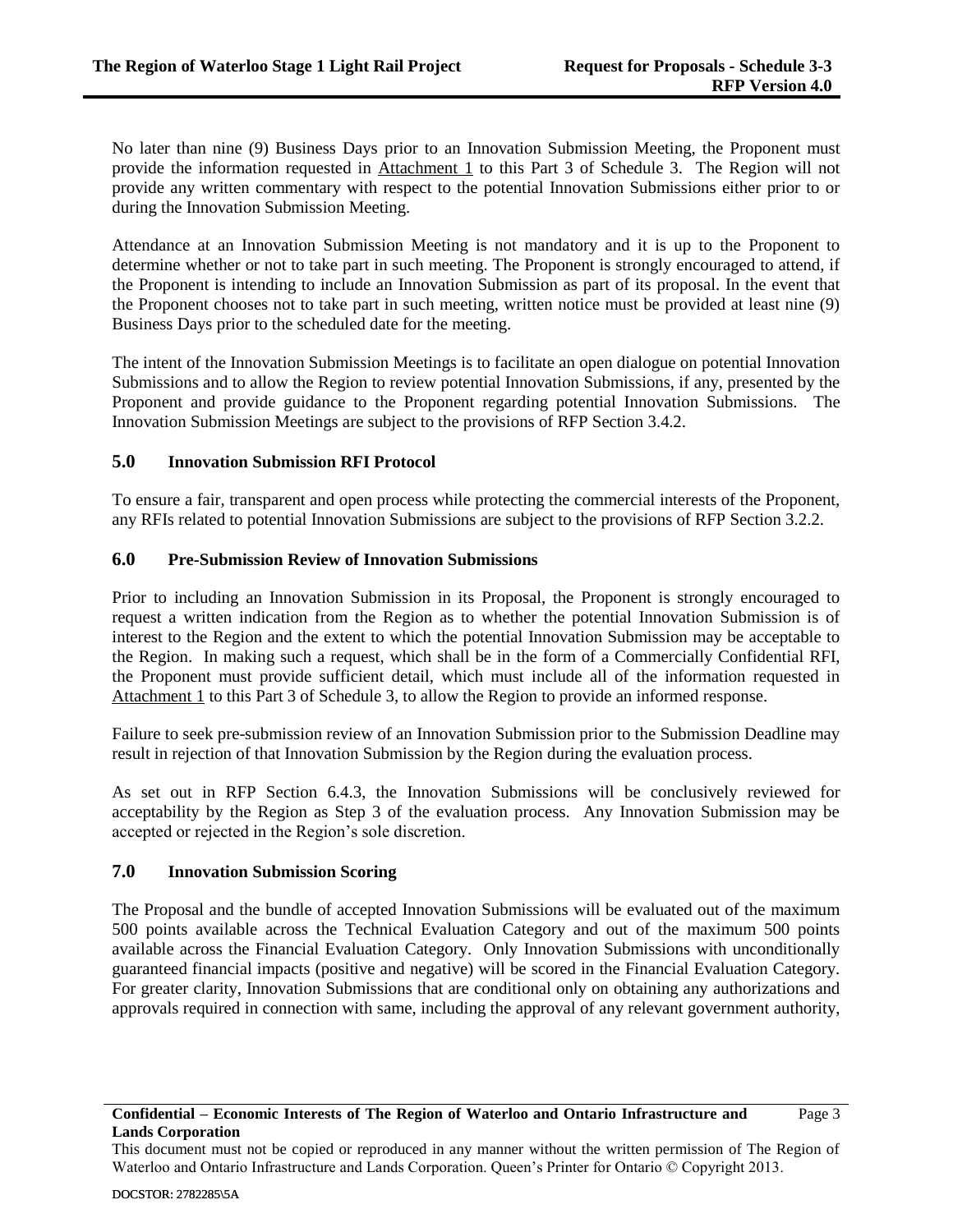will be considered unconditionally guaranteed. The Evaluation Categories and maximum available points for each Evaluation Category are set out in Part 4 of Schedule 3 of the RFP.

## **B. INNOVATION SUBMISSION REQUIREMENTS**

| <b>Innovation Submission Requirements</b> |                                                                      |                                                                                                                                                                                                                                                                                                                                                                                                                                                                                                                                                                                                                                                                                                                                                                                                                          |  |  |  |
|-------------------------------------------|----------------------------------------------------------------------|--------------------------------------------------------------------------------------------------------------------------------------------------------------------------------------------------------------------------------------------------------------------------------------------------------------------------------------------------------------------------------------------------------------------------------------------------------------------------------------------------------------------------------------------------------------------------------------------------------------------------------------------------------------------------------------------------------------------------------------------------------------------------------------------------------------------------|--|--|--|
| <b>Title</b>                              |                                                                      | <b>Contents</b>                                                                                                                                                                                                                                                                                                                                                                                                                                                                                                                                                                                                                                                                                                                                                                                                          |  |  |  |
| 1.0                                       | <b>Technical Requirements</b>                                        |                                                                                                                                                                                                                                                                                                                                                                                                                                                                                                                                                                                                                                                                                                                                                                                                                          |  |  |  |
| 1.1                                       | Confirmation of Change (1 page per<br><b>Innovation Submission</b> ) | The Proponent must either provide confirmation<br>that the Proposal requires no change or a full<br>description of any changes required by each<br>Innovation Submission.                                                                                                                                                                                                                                                                                                                                                                                                                                                                                                                                                                                                                                                |  |  |  |
| 1.2                                       | <b>Changes to Proposal (no page limit)</b>                           | For those parts of the Proposal which are not<br>changed by the Innovation Submission,<br>the<br>Proponent is required to make an express statement<br>that, except as expressly amended<br>by<br>the<br>Innovation Submission, all provisions of the<br>Proposal shall be deemed to be incorporated into<br>and apply to the Innovation Submission.<br>For those parts of the Proposal which are changed<br>by the Innovation Submission, the Proponent must<br>provide a revised and complete version of all<br>required Proposal information, including any<br>schedules, tables or any other documents specified<br>in Schedule 3 to the RFP.<br>Unless otherwise noted by the Proponent, any<br>Innovation Submission shall apply equally to either<br>a 14 Vehicle initial fleet or a 16 Vehicle initial<br>fleet. |  |  |  |
| 1.3                                       | Declaration of Impact (1 page per<br><b>Innovation Submission</b> )  | The Proponent must provide a declaration from an<br>individual with the authority to bind the Proponent<br>stating that all material impacts of the Innovation<br>Submission, as applicable, have been accounted for<br>in the Innovation Submission, as applicable, for<br>each submission.                                                                                                                                                                                                                                                                                                                                                                                                                                                                                                                             |  |  |  |
| 1.4                                       | <b>Detailed Description (no page limit)</b>                          | Identify the category of Innovation Submission and<br>general impact of the Innovation Submission.<br>Identify the specific provisions of the RFP, Project<br>Agreement and Output Specifications that relate to<br>or may be affected by the Innovation Submission.                                                                                                                                                                                                                                                                                                                                                                                                                                                                                                                                                     |  |  |  |

## **Confidential – Economic Interests of The Region of Waterloo and Ontario Infrastructure and Lands Corporation**

This document must not be copied or reproduced in any manner without the written permission of The Region of Waterloo and Ontario Infrastructure and Lands Corporation. Queen's Printer for Ontario © Copyright 2013.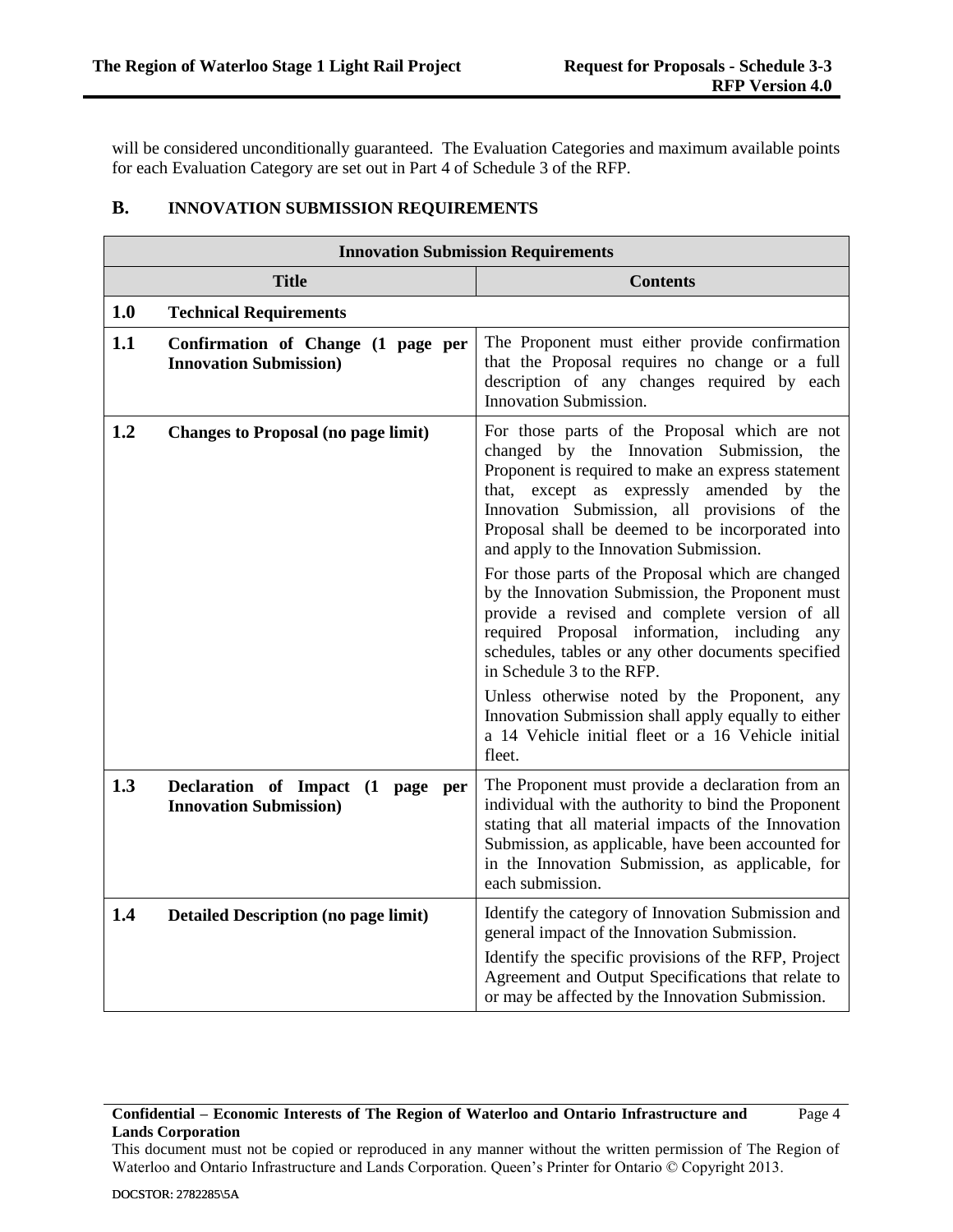| <b>Innovation Submission Requirements</b>             |                                                                                                                                                                                                                                                                                                                                                                                                                                                                                                                  |  |  |  |
|-------------------------------------------------------|------------------------------------------------------------------------------------------------------------------------------------------------------------------------------------------------------------------------------------------------------------------------------------------------------------------------------------------------------------------------------------------------------------------------------------------------------------------------------------------------------------------|--|--|--|
| <b>Title</b>                                          | <b>Contents</b>                                                                                                                                                                                                                                                                                                                                                                                                                                                                                                  |  |  |  |
|                                                       | Describe the specific benefits which the Proponent<br>unconditionally guarantees will accrue to the<br>Region if the Innovation Submission, is accepted<br>by the Region.                                                                                                                                                                                                                                                                                                                                        |  |  |  |
|                                                       | Describe any assumptions or conditions, if any,<br>which underpin the guarantee of specific benefits<br>mentioned in the immediately preceding paragraph.                                                                                                                                                                                                                                                                                                                                                        |  |  |  |
|                                                       | Describe any changes to the construction schedule<br>or the Scheduled Section Substantial Completion<br>Dates which may result if the Innovation<br>Submission is accepted by the Region.                                                                                                                                                                                                                                                                                                                        |  |  |  |
|                                                       | Having regard to Section 3.0 of Part A of this Part<br>3 of Schedule 3 of the RFP, describe any impact<br>the Innovation Submission will have on the<br>operation of the Project.                                                                                                                                                                                                                                                                                                                                |  |  |  |
|                                                       | Describe any potential impact to the Environmental<br>Project Report and / or any other permits.                                                                                                                                                                                                                                                                                                                                                                                                                 |  |  |  |
|                                                       | Describe any potential negative impacts associated<br>with the Innovation Submission.                                                                                                                                                                                                                                                                                                                                                                                                                            |  |  |  |
|                                                       | List any other factors which the Proponent wishes<br>the Evaluation Committee and the Region to<br>consider in evaluating and considering<br>the<br>Innovation Submission.                                                                                                                                                                                                                                                                                                                                       |  |  |  |
| 2.0<br><b>Financial Requirements</b>                  |                                                                                                                                                                                                                                                                                                                                                                                                                                                                                                                  |  |  |  |
| 2.1<br>Schedule 6A and Schedule 6B (no page<br>limit) | Each Innovation Submission must be accompanied<br>by a revised Schedule 6A and Schedule 6B,<br>including for clarity an updated Cost of Work<br>Form, Price Form and Affordability Compliance<br>Form.                                                                                                                                                                                                                                                                                                           |  |  |  |
|                                                       | If, at either the First Credit Spread Lock-In Date or<br>the Final Credit Spread Lock-in Date, there is a<br>change in the value of the benefits resulting<br>exclusively from a change in credit spreads,<br>Proponents are required to resubmit a revised<br>Schedule 6A<br>Price Form and Affordability<br>Compliance Form and Schedule 6B Price Form<br>and Affordability Compliance Form reflecting the<br>financial effect of the Innovation Submission(s).<br>If<br>the Proponent is including Innovation |  |  |  |

#### **Confidential – Economic Interests of The Region of Waterloo and Ontario Infrastructure and Lands Corporation** Page 5

This document must not be copied or reproduced in any manner without the written permission of The Region of Waterloo and Ontario Infrastructure and Lands Corporation. Queen's Printer for Ontario © Copyright 2013.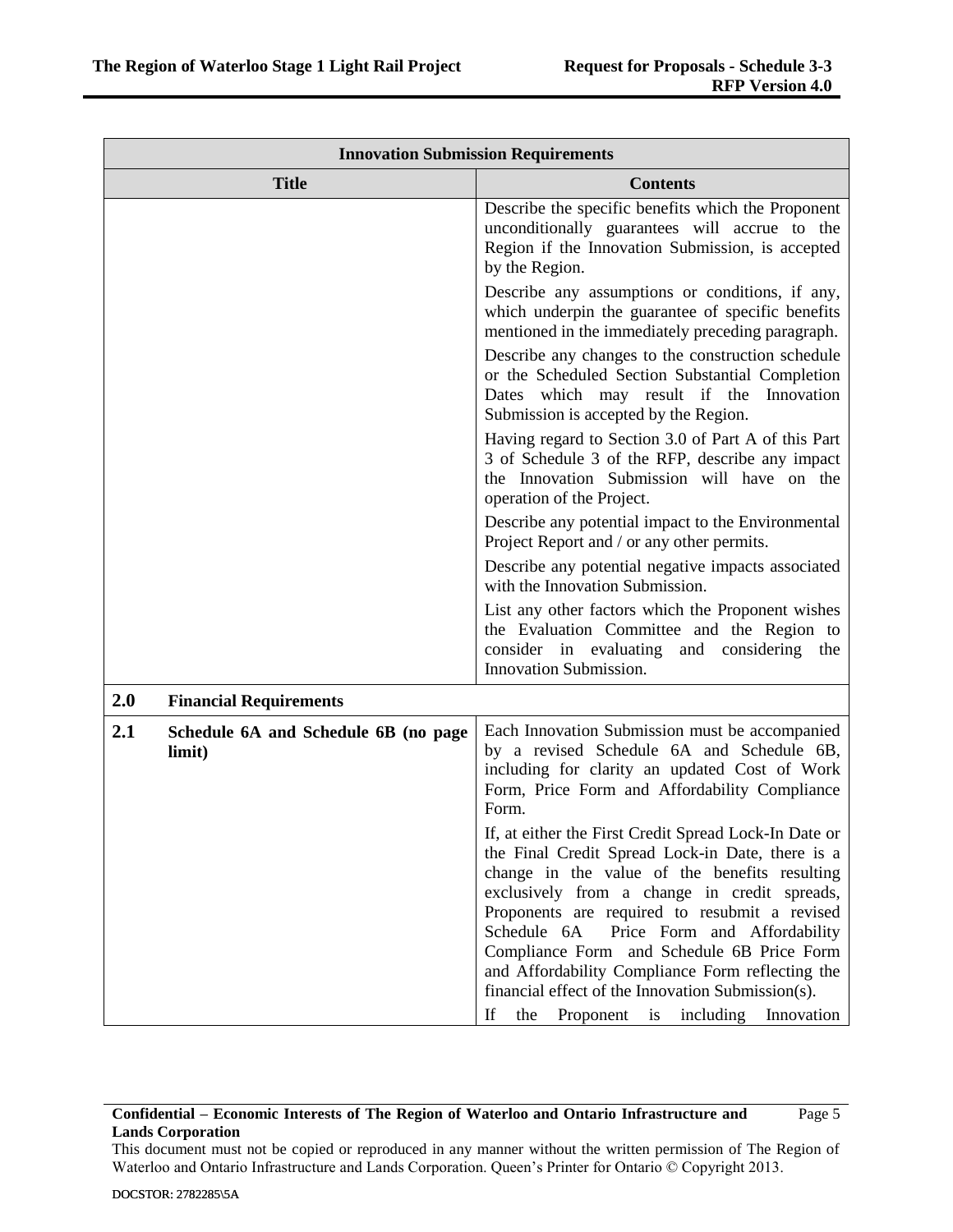| <b>Innovation Submission Requirements</b> |                                                                                                                                                                                                                                                                                                                                                                                                                                                                                                        |  |  |  |
|-------------------------------------------|--------------------------------------------------------------------------------------------------------------------------------------------------------------------------------------------------------------------------------------------------------------------------------------------------------------------------------------------------------------------------------------------------------------------------------------------------------------------------------------------------------|--|--|--|
| <b>Title</b>                              | <b>Contents</b>                                                                                                                                                                                                                                                                                                                                                                                                                                                                                        |  |  |  |
|                                           | Submissions that are capable of being bundled<br>together by the Region, Proponents should also<br>include details regarding the Financial Model<br>inputs that must be changed in the Financial Model<br>corresponding to each Innovation Submission.<br>For greater certainty, if there is more than one<br>Innovation Submission and they are mutually<br>exclusive, the Proponent must submit a revised<br>Schedule 6A and Schedule 6B for each Innovation<br>Submission.                          |  |  |  |
|                                           | Unless the Proponent has clearly indicated that<br>certain Innovation Submissions are mutually<br>exclusive, the financial effects of all accepted<br>Innovation Submissions will be aggregated either<br>by adding up the financial effects of the accepted<br>Innovations on NPV, or by changing the applicable<br>Financial Model inputs provided by the Proponent<br>for each of the Innovation Submissions in order to<br>calculate the aggregate effect of the Innovation<br>Submissions on NPV. |  |  |  |
|                                           | For clarity, any Innovation Submission which does<br>not comply with the Affordability Cap as outlined<br>in Schedule 3 Part 2 of this RFP will not be scored<br>financially.                                                                                                                                                                                                                                                                                                                          |  |  |  |
|                                           | The Proponent shall state explicitly whether the<br>financial impacts (positive or negative)<br>are<br>unconditionally guaranteed except for being<br>conditional only on obtaining any authorizations<br>and approvals required in connection with same,<br>including the approval of any relevant government<br>authority, will be considered unconditionally<br>guaranteed.                                                                                                                         |  |  |  |

# **C. SEPARATE PRICE PROPOSALS**

# **1.0 General**

The Proponent must submit a Separate Price Proposal for each item described in this Part C, Separate Price Proposals may be reviewed for acceptability by the Region at its sole discretion at any time prior to

This document must not be copied or reproduced in any manner without the written permission of The Region of Waterloo and Ontario Infrastructure and Lands Corporation. Queen's Printer for Ontario © Copyright 2013.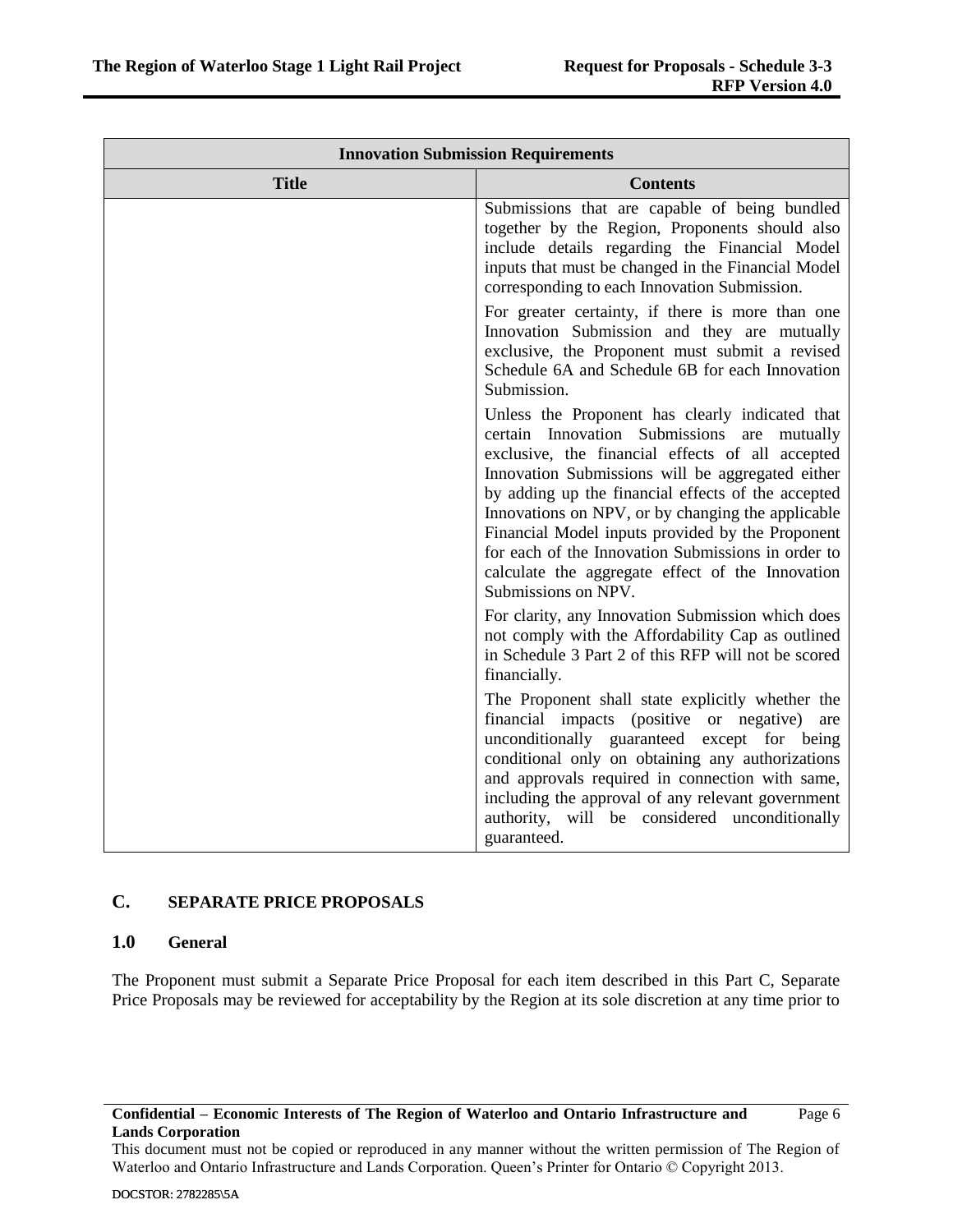Commercial Close. Any Separate Price Proposal may be accepted or rejected in the Region's sole discretion.

For clarity, none of the Separate Price Proposals are intended to alter the Final Proposal Score of the Proponent and will not be included in the NPV calculation.

A complete set of Separate Price Proposals shall be prepared for each of the 14 Vehicle Submission and the 16 Vehicle Submission.

Along with the specific requirements outlined in RFP Schedule 6 Part IV and Part V, as applicable, the following information is requested along with each Separate Price Proposal:

- Proponents should assume that the Separate Price Proposals are capable of being bundled together; unless identified as such by the Region; therefore, Proponents should also include details regarding the Financial Model inputs that must be changed in the Financial Model for each Separate Price Proposal.
- If, at either the First Credit Spread Lock-In Date or the Final Credit Spread Lock-In Date, there is a change in the value of the benefits resulting exclusively from a change in credit spreads, Proponents are required to resubmit a revised Schedule 6A Price Form and Affordability Compliance Form and a revised Schedule 6B Price Form and Affordability Compliance Form reflecting the financial effect of the Separate Price Proposal(s).
- For each Separate Price Proposal please resubmit RFP Schedule 6A Affordability Compliance Form and Schedule 6B Affordability Compliance Form irrespective of whether the Separate Price Proposal results in a breach in the Affordability Cap or not. For clarity, the submission of the Separate Price Proposal will not be included in the Affordability Compliance evaluation process and will not result in a proposal becoming Unaffordable.
- The Proponent shall state explicitly whether the financial impacts (positive or negative) of the Separate Price Proposals are unconditionally guaranteed except for being conditional only on obtaining any authorizations and approvals required in connection with same, including the approval of any relevant government authority.

# **2.0 SEPARATE PRICE PROPOSAL 1**

Proponents must submit a Separate Price Proposal for an overnight storage facility at the Fairview Park Mall station to store 4 LRV in the tail track area to reduce deadhead time in the morning and reduce conflict with freight train movements. A proposal that provides additional protection from the environment, enhanced security, ability to perform light cleaning and running repairs, provides lighting and AC power to the tail tracks, is of value to the Region. The Separate Price Proposal, however, must recognize that the LRT will continue south as part of Stage 2 so the capital investment should be appropriate to the temporary nature of Fairview Park Mall acting as a temporary terminal LRT Stop.

This document must not be copied or reproduced in any manner without the written permission of The Region of Waterloo and Ontario Infrastructure and Lands Corporation. Queen's Printer for Ontario © Copyright 2013.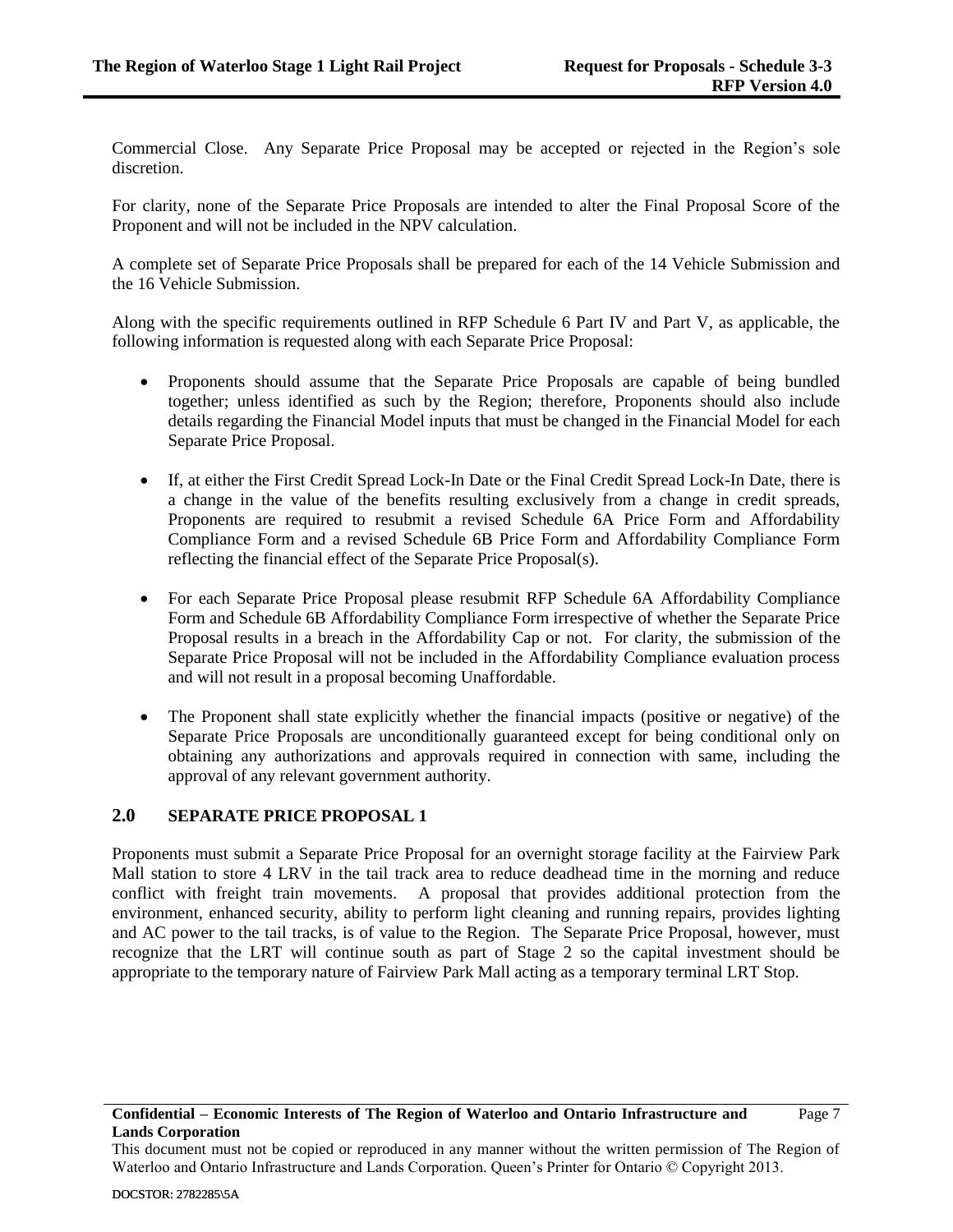## **3.0 SEPARATE PRICE PROPOSAL 2**

Proponents must submit a Separate Price Proposal for the use of single contact wire on the OCS system in the section from Uptown Waterloo Station stop to Ottawa/Mill Station stop; more clearly defined as line sections 01.L06 and 10S.17 in the Work Breakdown Structure section of 15-2 Article 19. The proposal should focus on replacing the low profile catenary system with a single wire system and include any underground supplemental feeder.

## **4.0 SEPARATE PRICE PROPOSAL 3**

Proponents must submit a Separate Price Proposal for the use of aesthetically pleasing OCS poles to improve aesthetics in downtown cores. Such Separate Price Proposal is to be applicable to only the low profile solution.

## **5.0 SEPARATE PRICE PROPOSAL 4**

Proponents must submit a combined Separate Price Proposal for the use of single contact wire on the OCS system as described in Section [A.3.0](#page-1-0) above and for the use of aesthetically pleasing OCS poles to improve aesthetics in downtown cores as described in Section 4.0 above.

## **6.0 SEPARATE PRICE PROPOSAL 5**

Proponents must submit a Separate Price Proposal for expanded OMSF and storage yard to meet the ultimate capacity for a total fleet of 33 LRVs. .

This document must not be copied or reproduced in any manner without the written permission of The Region of Waterloo and Ontario Infrastructure and Lands Corporation. Queen's Printer for Ontario © Copyright 2013.